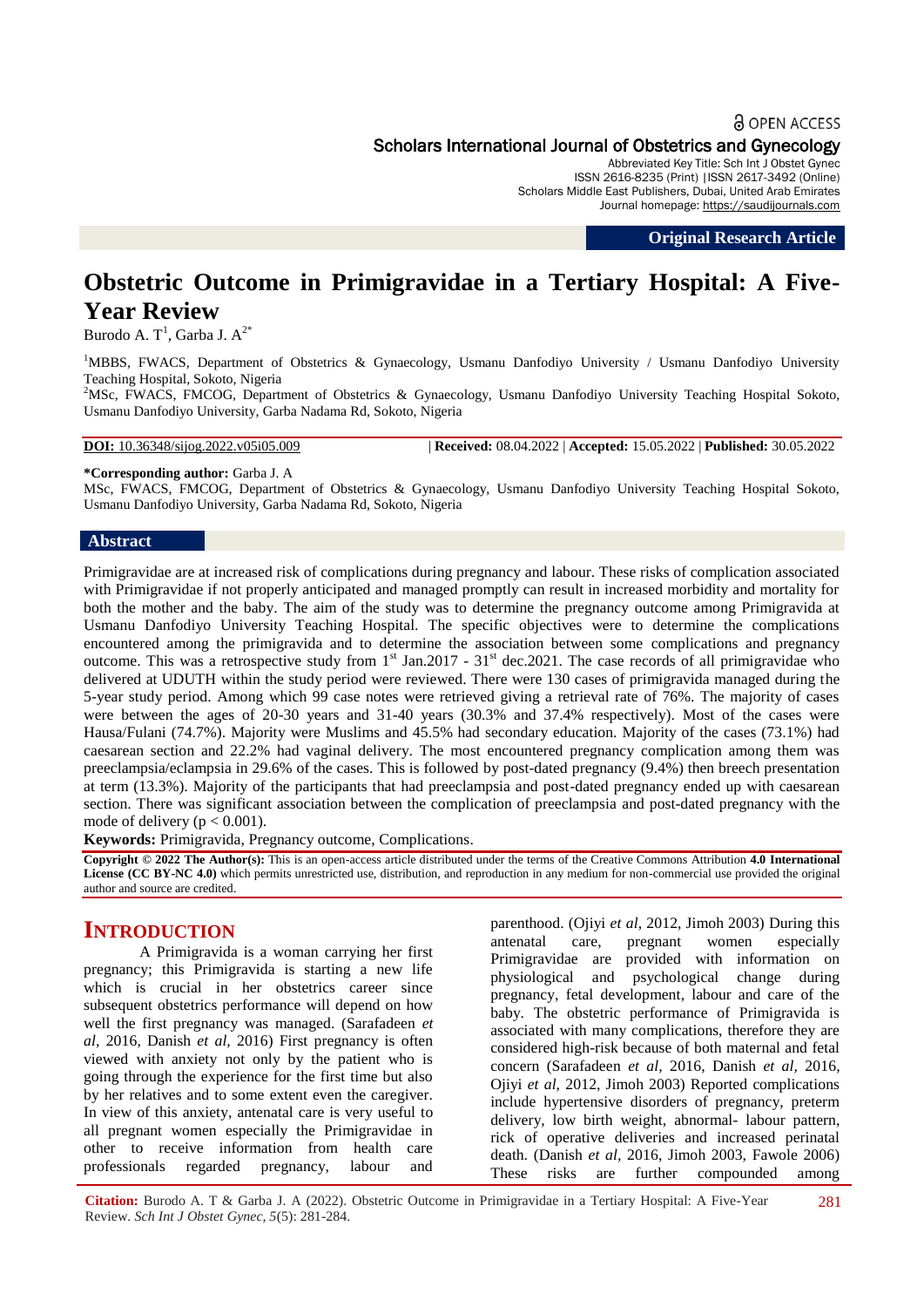Premigravidae in our environment due to poverty, illiteracy, poor utilization of antenatal care, lack of optimal labour monitoring facilities, lack of enough hospital infrastructures and staffing. This study will therefore determine the obstetric outcome of Primigravida in our centre and suggest ways of anticipating and preventing the associated complications.

### **METHODOLOGY**

This was a retrospective study of cases of primigravida managed at Usmanu Danfodiyo University Teaching Hospital (UDUTH) over 5 years (2017 to 2021). The list of cases was obtained from the record office and the case notes were retrieved. Relevant information was obtained and entered into statistical package for social sciences (SPSS) version

23. The data analysis was done using the same software. Chi square test was used to determine the association between complications and pregnancy outcome. The results were obtained in number and frequencies and displayed in Tables and charts.

#### **RESULTS**

There were 130 cases of primigravida managed during the 5-year study period. Among which 99 case notes were retrieved giving a retrieval rate of 76%. The majority of cases were between the ages of 20-30 years and 31-40 years (30.3% and 37.4% respectively). Most of the cases were Hausa (74.7%) and were not gainfully employed 75.8%). Majority were Muslims and 45.5% had secondary education. The socio-demographic characteristic is shown in Table 1.

| <b>Characteristics</b>    | Number (n) | Percentage (%) |  |
|---------------------------|------------|----------------|--|
| Age(years)                |            |                |  |
| Less than 20 years        | 25         | 25.3           |  |
| $20$ to $30$ years        | 30         | 30.3           |  |
| 31 to 40 years            | 37         | 37.4           |  |
| $>40$ years               | 7          | 6.0            |  |
| <b>Ethnicity</b>          |            |                |  |
| Hausa/Fulani              | 74         | 74.7           |  |
| Yoruba                    | 14         | 14.1           |  |
| Igbo                      | 7          | 7.1            |  |
| Others                    | 4          | 4.1            |  |
| Occupation                |            |                |  |
| Not gainfully employed    | 75         | 75.8           |  |
| Civil servant             | 12         | 12.1           |  |
|                           | 12         | 12.1           |  |
| <b>Educational status</b> |            |                |  |
| No formal education       | 13         | 13.1           |  |
| Primary                   | 26         | 26.3           |  |
| Secondary                 | 45         | 45.5           |  |
| Tertiary                  | 15         | 15.1           |  |
| <b>Religion</b>           |            |                |  |
| Islam                     | 84         | 84.8           |  |
| Christianity              | 15         | 15.2           |  |

**Table 1: Sociodemographic characteristics of the cases**

Majority of the cases (73.1%) had caesarean section and 22.2% had vaginal delivery. This is shown in figure 1. The neonatal outcome was good as 92.9%

had no neonatal complication, 4% had asphyxiated babies and 2% had intrauterine fetal death. This is shown in Figure 2.

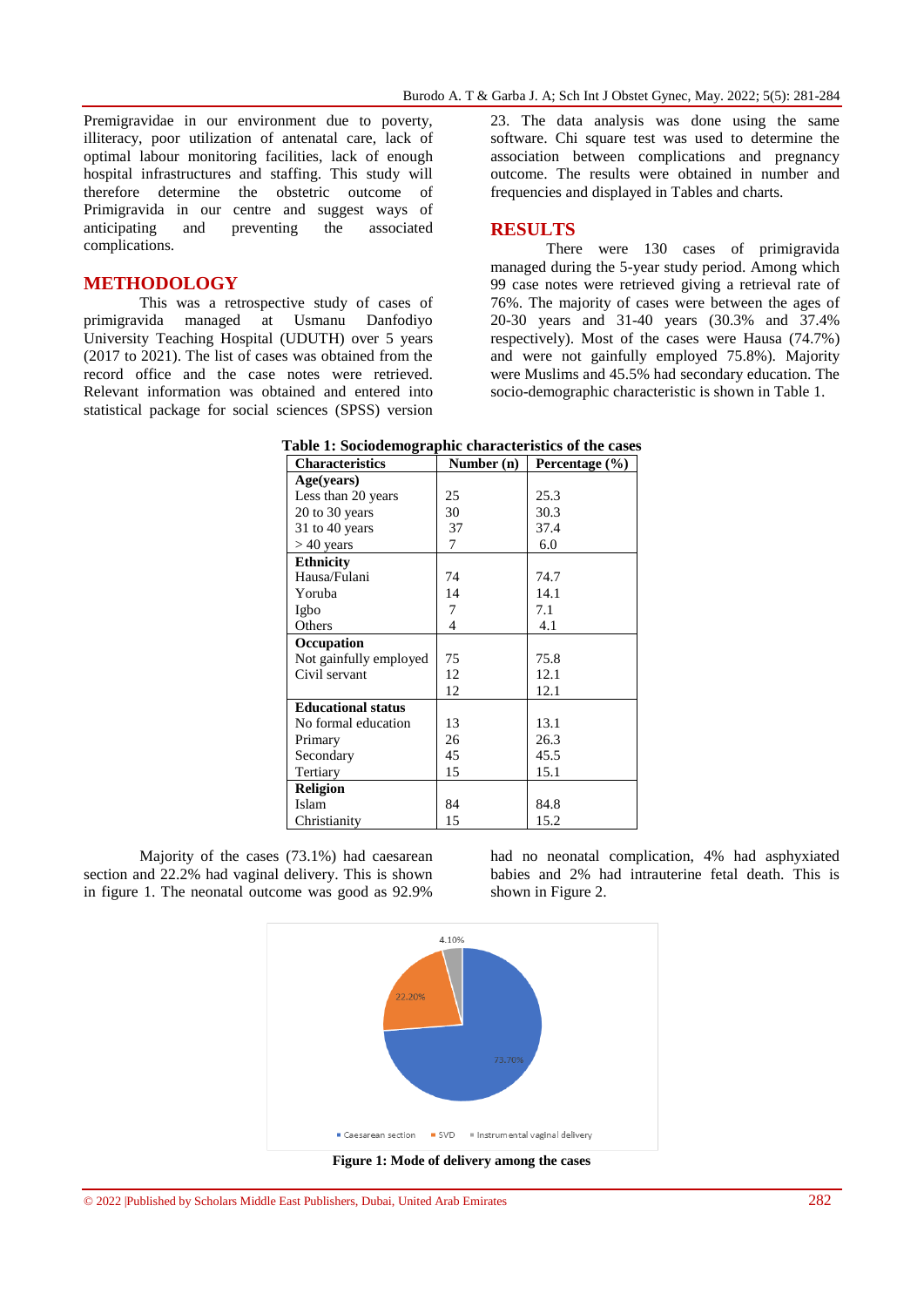Burodo A. T & Garba J. A; Sch Int J Obstet Gynec, May. 2022; 5(5): 281-284



**Figure 2: Neonatal outcome among the cases**

Most of the cases had one complication or the other and the most encountered pregnancy complication among them was preeclampsia/eclampsia in 29.6% of the cases. This is followed by post-dated pregnancy (9.4%) then breech presentation at term (13.3%). This is shown in Table 2.

| Table 2: Complications encountered among the cases |               |            |  |  |  |
|----------------------------------------------------|---------------|------------|--|--|--|
| Complication                                       | <b>Number</b> | Percentage |  |  |  |
| No complication                                    | 10            | 10.2       |  |  |  |
| Preeclampsia/eclampsia                             | 29            | 29.6       |  |  |  |
| Post-dated pregnancy                               | 19            | 19.4       |  |  |  |
| Breech at term                                     | 13            | 13.3       |  |  |  |
| Abruptio placentae                                 | 6             | 6.1        |  |  |  |
| Post-partum haemorrhage                            | 5             | 5.1        |  |  |  |
| Background infertility                             | 5             | 5.1        |  |  |  |
| Coexisting uterine fibroids                        | 5             | 5.1        |  |  |  |
| Others                                             |               | 6.1        |  |  |  |

**Table 2: Complications encountered among the cases**

Majority of the participants that had preeclampsia and post-dated pregnancy ended up with caesarean section (96.2% & 93.8% respectively). There was significant association between the complication of preeclampsia and post-dated pregnancy with the mode of delivery ( $p < 0.001$ ). This is shown in Table 3.

| Table 3: Association between pregnancy complications and mode of delivery |  |  |  |
|---------------------------------------------------------------------------|--|--|--|
|                                                                           |  |  |  |

| Complication         | <b>Mode of delivery</b> |                             | Chi square | P value |
|----------------------|-------------------------|-----------------------------|------------|---------|
|                      | <b>SVD</b>              | <b>CS</b>                   |            |         |
|                      | n(%)                    | $n\left(\frac{0}{0}\right)$ |            |         |
| No complication      | 9(75)                   | (3.8)                       | 20.796     | < 0.001 |
| Preeclampsia         | 3 (25)                  | 25(96.2)                    |            |         |
| No complication      | (69.2)                  | (6.3)                       | 12.59      | < 0.001 |
| Post-dated pregnancy | (30.8)                  | 15 (93.8)                   |            |         |

There was no significant association between the complications encountered in pregnancy and neonatal outcome. Most of the cases that had

preeclampsia and post-dated pregnancy did not have any neonatal complication. This is shown in Table 4.

# **Table 3: Association between pregnancy complications and neonatal outcome**

| Complication         | <b>Neonatal outcome</b> |                             | Chi square | <b>P</b> value |
|----------------------|-------------------------|-----------------------------|------------|----------------|
|                      | <b>Stable</b>           | Asphyxia                    |            |                |
|                      | $n$ (%)                 | $n\left(\frac{9}{6}\right)$ |            |                |
| No complication      | 10(27)                  | 0(0)                        | 0.7        | 0.695          |
| Preeclampsia         | 27(73)                  | 1(100)                      |            |                |
| No complication      | 10(35.7)                | (0(0)                       | 0.545      | 0.46           |
| Post-dated pregnancy | 18 (64.3)               | (100)                       |            |                |